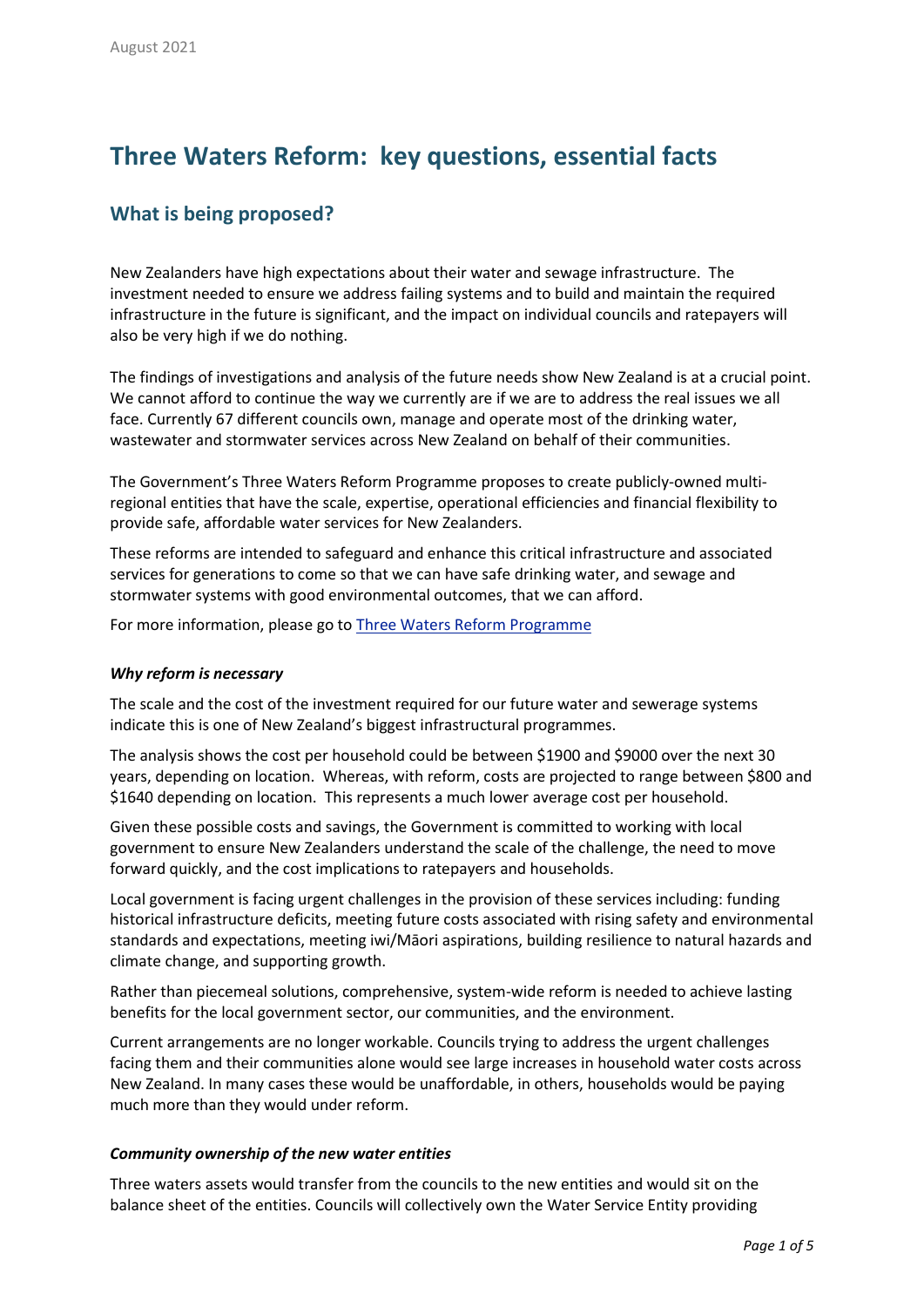services for their district, on behalf of their communities. Communities will therefore retain an influence on three waters assets and services through their council and through other consumer and community interest mechanisms (noted below) that provide for direct input into key strategic planning processes, including asset management planning, investment prioritisation and pricing and charging. Entities will need to operate within a highly transparent accountability framework, with strong customer and community consultation and engagement expectations, much like local government does now.

#### *Protections against future privatisation*

Continued public ownership of three waters water infrastructure is a bottom line for the Government. The Government is developing safeguards against future privatisation, making it more difficult to privatise water services than under the current arrangements.

These protections include legislation specifying that:

- local authorities that constitute each water services entity would be the owners of the entity;
- any serious future privatisation proposal would need to firstly pass a 75 per cent majority vote from the Representative Group and then be put to a referendum, where a 75 per cent majority is required
- no provision for financial recognition of ownership, including no shareholdings and a prohibition on dividends;
- mana whenua involvement in oversight and representing 50 per cent of the Representative Group;
- restrictions on the entities on the sale or transfer of material, strategic water assets (similar to the current restrictions on councils); and
- a robust regulatory environment that includes Taumata Arowai, regional councils, an economic regulator, and proposed consumer forum.

#### *Governance*

The new water services entities would be governed by independent competency-based boards. The day-to-day operation of the new entities will be managed by the senior executive teams of each entity.

Board appointments and removals would be conducted by Independent Selection Panels which are in turn appointed by the proposed Regional Representative Groups. This will support the appointment of high calibre boards, with the requisite knowledge, skills and experience to govern the new water services entities. The boards of the new entities would also be required to have competence in understanding the principles of the Treaty of Waitangi, mātauranga Māori, tikanga Māori, and te ao Māori.

#### *Community voice*

Beyond the community representation provided by local councils and mana whenua via the Regional Representative Group, each entity will be required to engage with communities in a meaningful and effective manner on all key accountability documents. It will also have to report on how consumer and community feedback was incorporated into decision-making.

The water entities will have to consult with their customers, businesses, and residents on their strategic direction, investment priorities, their prices and charges to a level of granularity that will likely exceed the current requirements on local government.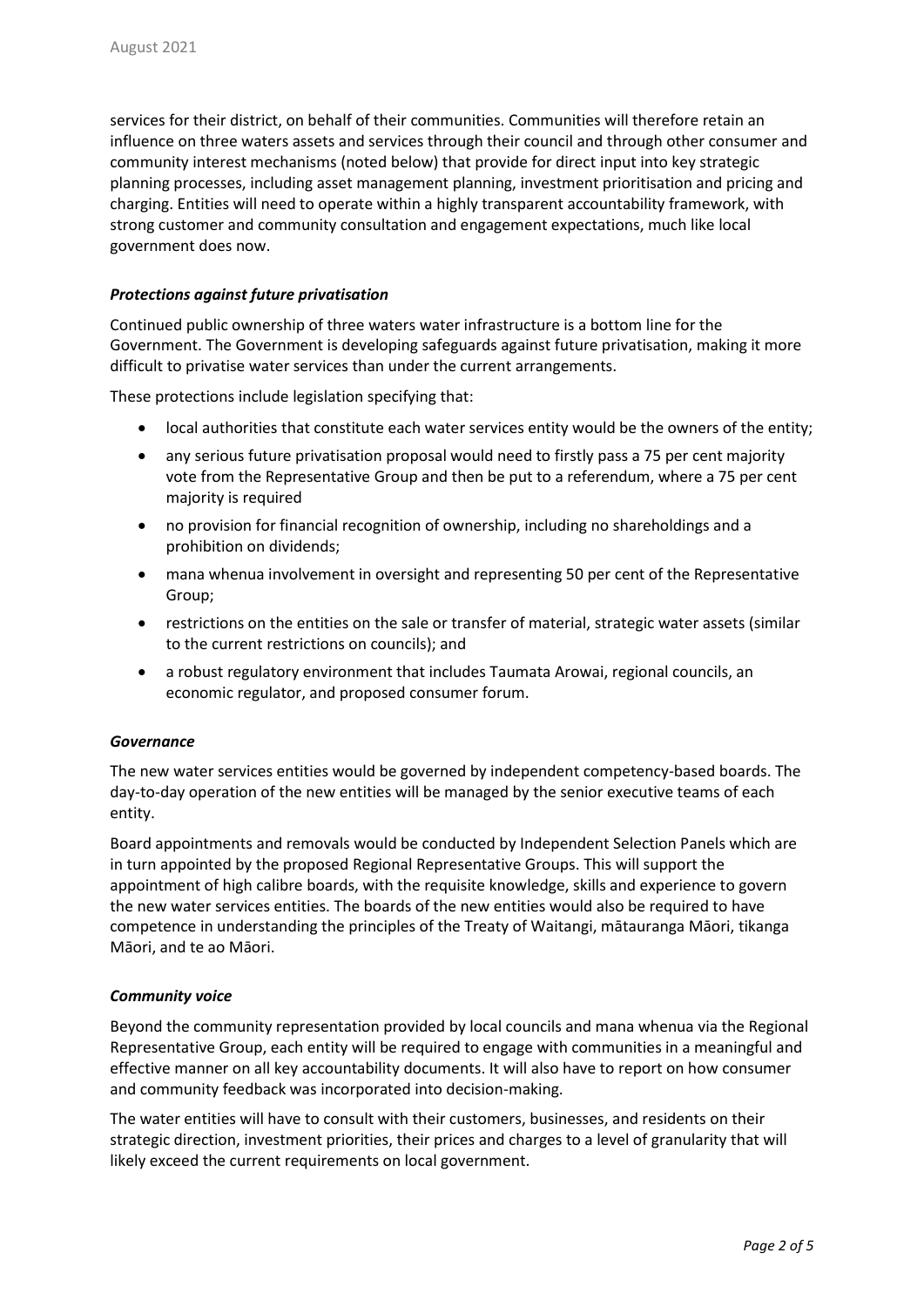#### *The costs of delivering these services*

A report by the Water Industry Commission for Scotland (WICS) estimates that New Zealand will need to invest between \$120 billion to \$185 billion in our three waters infrastructure over the next 30 years to catch up with historical underinvestment, meet drinking water and environmental standards, provide for future population growth, and undertake ongoing maintenance and refurbishment of three waters assets.

Without reform, these costs will be shared unevenly among New Zealand households. For rural communities, this equates to an increase of up to 13 times present costs, eight times higher for provincial areas and up to seven times higher for many metropolitan households over the 30-year period. With reform, the cost of providing these critical services to our communities is projected to reduce to affordable levels. This modelling has been independently reviewed by Farrierswier and Beca New Zealand.

For more information on the national projections click through to[: National](https://www.dia.govt.nz/Three-Waters-Reform-Programme#national-evidence-base) Evidence Base. For the government's estimated average household costs of providing water services into the future with.

#### *The status quo no longer exists*

There is a common misconception that the Government is asking councils to consider and compare their current three waters operations and costs with a future under the service delivery reforms. This is incorrect. The status quo for water service providers is changing and council water providers and their communities will face very significant regulatory obligations and costs if they were to opt out of the reforms.

The Government is already reforming regulations to ensure all New Zealanders have access to safe and affordable drinking water. There will be tighter scrutiny on stormwater and wastewater services to ensure they meet community expectations and rising environmental obligations. The reforms will also introduce economic regulation. This will ensure that sufficient funds are collected from ratepayers and households for maintaining, renewing and upgrading infrastructure, and that providers deliver service levels and prices that are in consumers best interests. Stronger consumer protection mechanisms will also be put in place.

The combination of health, environmental and economic regulation will ensure all New Zealanders' three waters services meet their expectations. The service delivery reforms are designed to ensure this will be affordable for communities across New Zealand. For further information on this click through to: [Regulatory](https://www.dia.govt.nz/Three-Waters-Reform-Programme#regulatory-pressures-and-three-waters-reform) pressures and Three Waters Reform.

#### *Engagement during August and September (the 8-week period)*

The purpose of this period is to provide time for councils to understand how the reform proposals affect your council and your community, to identify issues of local concern, and suggest possible ways of addressing these.

This follows more than three years of discussions, communications, workshops and meetings with local government, mana whenua and industry on three waters challenges. These challenges have been recognised for more than three decades, but until recently have not been tackled in as comprehensive and holistic a way.

The two-month period is an opportunity for the sector to engage with the model and the proposals and provide feedback, at both the national level and as it relates to your community.

Councils are not expected to make any formal decisions regarding the reform through this period. This period does not trigger the need for formal consultation.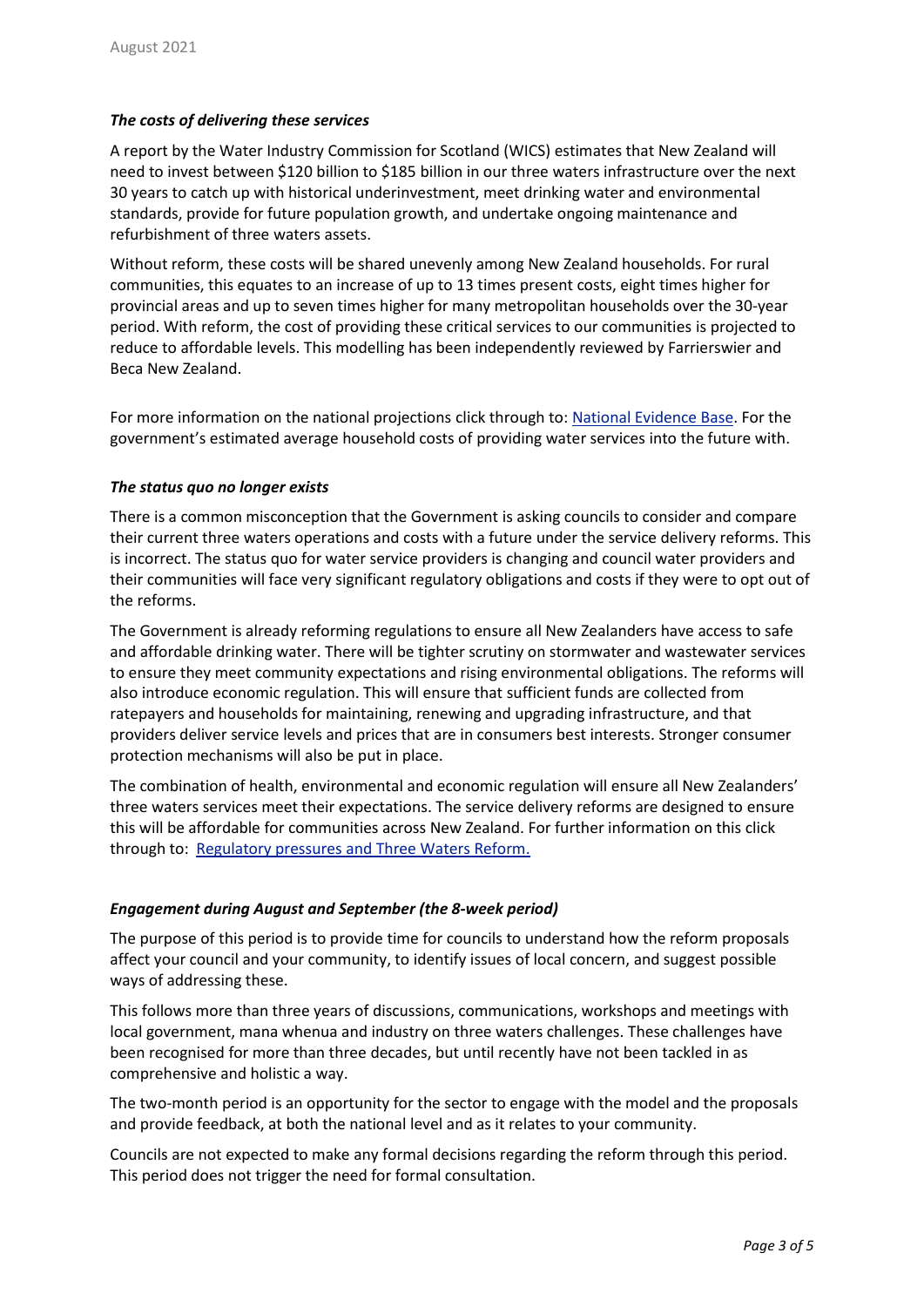While local government are considering the reform proposals, the Department is also continuing engagement directly with iwi across the country, with hui happening each week. This includes engagement with groupings of iwi and direct one on one engagement, where invited.

The Government is gathering feedback throughout and following this period of engagement will make decisions on next steps in the reform process including mechanisms for community consultation.

## **Other features of the reform proposals**

#### *The role of Iwi/Māori in the reformed system*

The Government has proposed that new entities would be required to partner and engage early and meaningfully with Iwi/Māori, understand local aspirations for Te Mana o Te Wai, mātauranga Māori, tikanga Māori and kaitiakitanga and support and enable these. Further detail on the proposals for how the reforms will consider Iwi/Māori rights and interests is provided i[n Cabinet paper three](https://www.dia.govt.nz/diawebsite.nsf/Files/Three-waters-reform-programme/$file/cabinet-paper-three-and-minute-protecting-and-promoting-iwi-maori-rights-and-interests-30-june-2021.pdf) [LINK].

Iwi/Māori will have a joint role with councils in the oversight and strategic direction of the proposed new water services entities, with mana whenua having equal representation alongside local authorities on a Regional Representative Group for each entity. No single local government or mana whenua representative would have a veto right or ability to exert negative control over decisions for the Representative Group. Iwi/Māori will not have ownership rights in the entities.

#### *Workforce*

A major focus of both central and local government is ensuring that reform creates a platform to attract, develop and retain talent and enhance local expertise. Independent expert advice considers that the water service delivery reforms will provide real opportunities to the three waters workforce through increased and sustainable career pathways and opportunities.

To give staff early certainty the Government has announced that council employees that primarily work on water services will be guaranteed a role with the new water service entities that retain key features of their current role, salary, location, leave and hours/days of work.

A more bespoke approach is required for senior executives and contractors. The Three Waters Reform team will work with councils, staff, and unions further on this through a transition period over the coming years, should the reforms proceed as proposed.

#### *Planning interface*

The three waters service delivery reforms will proceed in parallel with the resource management reforms. It is proposed that local government will continue to have primary accountability for urban and land use planning. The new water service entities will be required to support integrated planning approaches, provide technical and engineering support and advice to councils, and have a reciprocal obligation to:

- Identify and make provision for infrastructure to service demand for new strategic capacity to meet all new housing development and the requirements of commercial and industrial customers; and
- Ensure that those strategic assets are delivered in support of committed development so as to minimise the likelihood of redundant assets.

In short, local authorities will remain the plan-makers and the entities will be plan-takers.